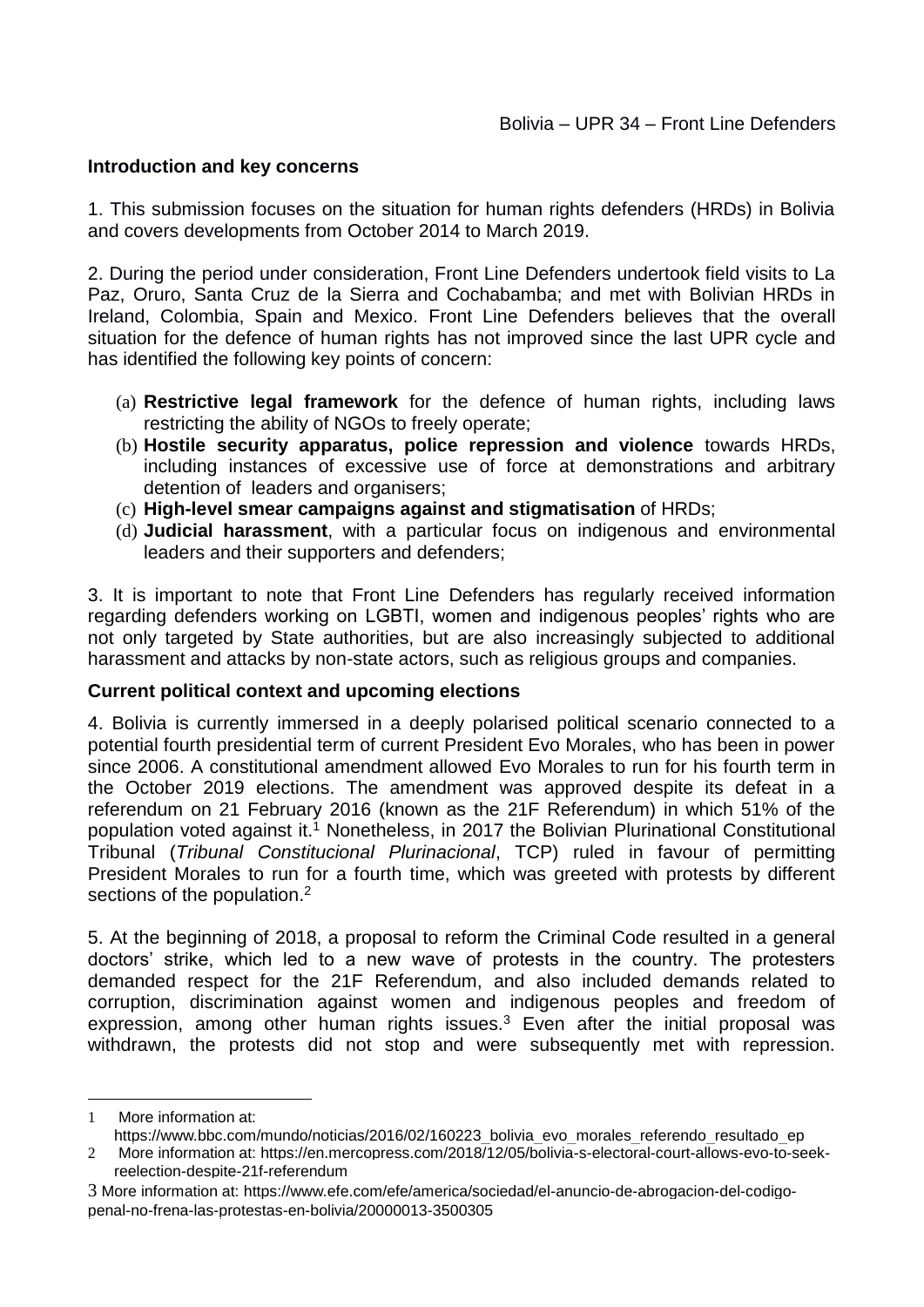Authorities often made use of non-lethal weapons and arbitrary detentions in order to disperse the protests.

6. Despite having a strong background in the historical struggles of indigenous peoples, Evo Morales has faced criticism regarding the government's economic development policies which have appeared to privilege national elites to the detriment of local communities. HRDs highlight that social conflicts are often treated as isolated incidents of disputes over resources, land or indigenous people's rights rather than being seen more broadly as a result of these economic policies. Due to the polarised political environment, human rights issues are often politicized and the national government has frequently treated demonstrations of discontent as orchestrated attempts from right-wing interests to destabilise the presidency of Evo Morales.

7. State institutions focused on the promotion and protection of human rights are often seen by HRDs as susceptible to political interests. Human Rights Ombudspersons (Defensor/a del Pueblo) used to be seen as independent of the government and were themselves on different occasions victims of smear campaigns and accused of "being manipulated by the opposition". However, since December 2016, a new law on the functions of the Ombudsperson's office removed previous references to the organ's independence from political interference. The Ombudspersons that were subsequently selected for the position have since then been regarded as under the influence and control of government interests.<sup>4</sup>

# **Developments since the previous UPR cycle**

8. During its previous review, Bolivia accepted 17 recommendations regarding judicial reform and access to justice. The delegation of Germany recommended the initiation of "a comprehensive set of measures to address existing inefficiencies within the judicial system, including ensuring efficient prosecution and crime prevention while guaranteeing judicial independence, including that of the constitutional court." Nonetheless, access to a fair justice system remains one of the biggest challenges that local HRDs have had to face during the period under review. The misuse of state mechanisms to hamper access to justice for those working on human rights issues is notable, in particular in cases where threats of criminalisation and judicial harassment is used to intimidate lawyers working on the legal defence of HRDs (see below).

9. Bolivia also accepted five recommendations in relation to indigenous peoples' rights, four of which were stated by the government as already having been implemented or as being in the process of implementation. The recommendations tackled issues such as access to education by indigenous peoples, the application of rule of law in indigenous peoples' justice system's legal proceedings, and their participation and consultation in general and in the context of development projects. However, Front Line Defenders has noted with concern that in the past four years Bolivia has carried out development projects that directly contravene the demands of affected indigenous peoples and in spite of damaging environmental impact studies, such as the construction of a road across th[e](http://www.tipnisesvida.net/) **[Isiboro Sécure Indigenous Territory and National Park](http://www.tipnisesvida.net/)** (*Territorio Indígena y Parque Nacional Isiboro Sécure,* TIPNIS) in 2017.<sup>5</sup>

<sup>&</sup>lt;u>.</u> 4 Law 870/2016. More information at: https://bolivia.infoleyes.com/norma/6320/ley-del-defensor-delpueblo-870

<sup>5</sup> More information at: http://www.tipnisesvida.net/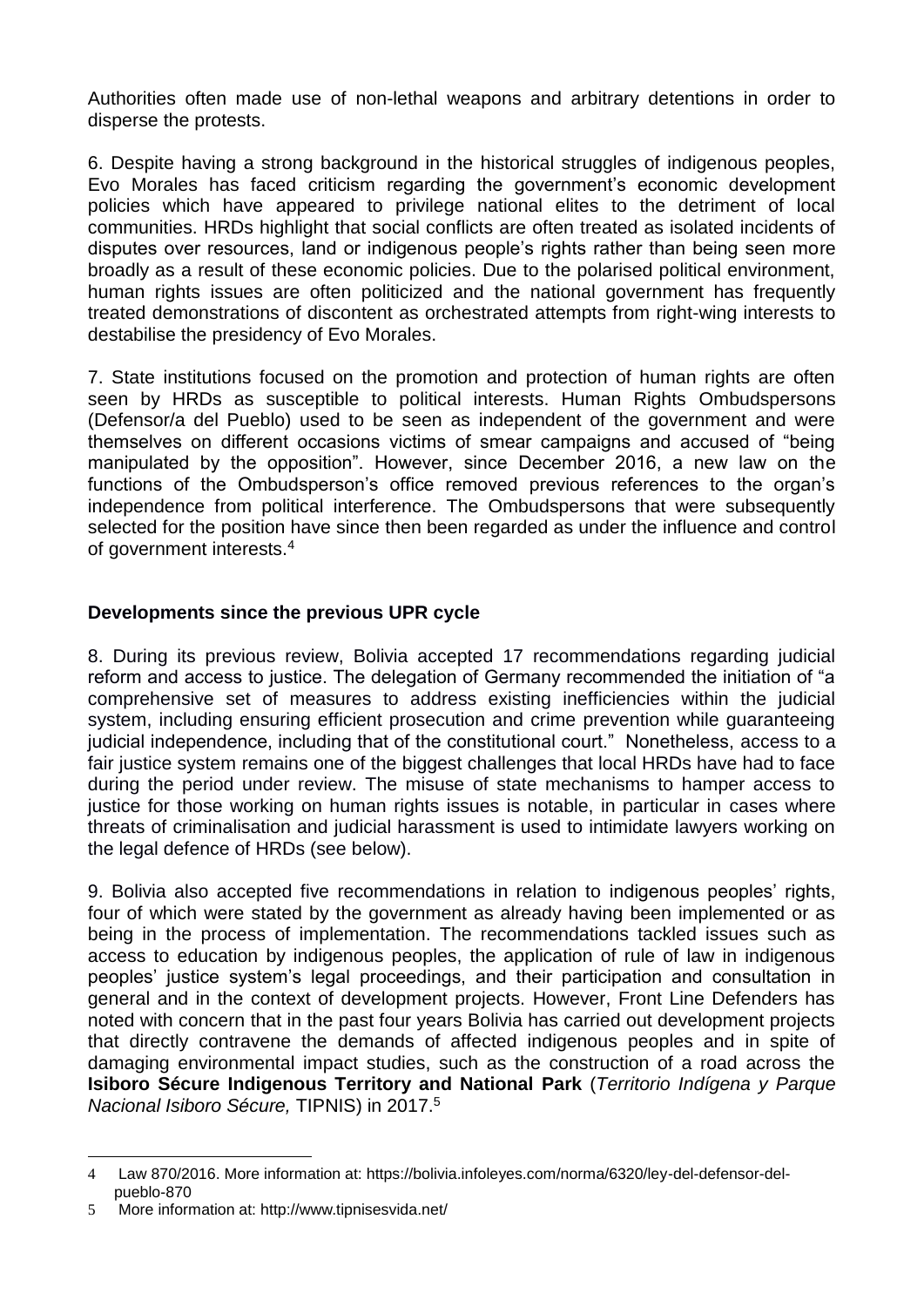10. Bolivia also accepted 16 recommendations on the issue of discrimination, with regard to the treatment of indigenous peoples, women and LGBTI persons. While Ireland's recommendation to "(e)xpeditiously and fully investigate and prosecute acts of violence and discrimination targeting women, indigenous, and lesbian, gay, bisexual, transgender and intersex (LGBTI) persons and guarantee an effective remedy to victims and their families" was accepted and claimed to be already under implementation, Front Line Defenders has received a number of communications that indicate a lack of proper implementation. Women human rights defenders (WHRDs) in the country are still subjected to gender-based attacks, especially those working on sexual and reproductive rights. LGBTI HRDs also face high levels of discrimination, despite constitutional provisions against it. Despite the national government's efforts to improve the treatment of indigenous persons, these populations still face disproportionate rates of poverty and unemployment – and HRDs who attempt to change the situation are often met with intimidation, threats and attacks. On a positive note, in March 2018 Bolivia signed the **Escazú agreement** alongside other Latin American countries, committing itself to promote popular participation and strengthen the protection of environmental rights defenders.

11. During the previous cycle, Bolivia received only one recommendation regarding the protection of human rights defenders, by the Czech Republic: "Ensure the protection of human rights defenders and journalists as well as efficient and impartial investigation of threats and attacks targeting them". The national authorities noted it and replied that the recommendation was not up to date, and did not reflect the current situation in Bolivia. However, Front Line Defenders has received a number of reports that point to the continuation of a pattern of a lack of protection, lack of investigations and even direct attacks and harassment perpetrated by state security forces against HRDs.

# **(a) Restrictive legal framework**

12. Non-governmental organisations (NGOs) remain subjected to government control and a *de facto* prohibition on working on issues deemed inappropriate by the authorities, as a result of Law 351<sup>6</sup> and Decree 1597 of 2013. Law 351 allows for the revocation of an organization's permit to operate if it performs activities different from those listed in its statute, or if it violates laws and decrees from the department in which it is situated. Presidential Decree No. 1597 allows any government office to request that the Ministry of Autonomy revokes an organization's legal personality for a number of additional reasons. The legal dispositions were challenged in 2015 before the Constitutional Tribunal, which upheld the legislation's validity.<sup>7</sup>

13. Additionally, local NGOs have faced bureaucratic challenges to register or receive a permit, without which they cannot receive funding.<sup>8</sup> This is the case of the **Documentation and Research Center of Bolivia (CEDIB)** and a number of organisations which have lost their registration and have failed to obtain legal personality. After a series of attacks

1

<sup>6</sup> More information at:

<https://www.ilo.org/dyn/natlex/docs/ELECTRONIC/93204/108884/F190728832/BOL93204.pdf>

<sup>7</sup> In a previous case from December 2013, Danish NGO IBIS was expelled from Bolivia amid accusations of "performing public management" and "misinterpreting its mandate". The organisation had been working on the country since the 1960s, promoting education and democratic engagement in rural areas.

<sup>8</sup> The State's repression of human rights activities also involves the use of arbitrary administrative sanctions and fines, that often absorb the organisations' already limited resources. Human rights NGO CEGIS was fined the equivalent of 150,000 euros on false allegations of not paying work fees from 1988 to 1991. The organisation has suffered several attacks in the past, including an arson attack by ultra-right wing groups in 2008, which resulted in the loss of all their files from previous years.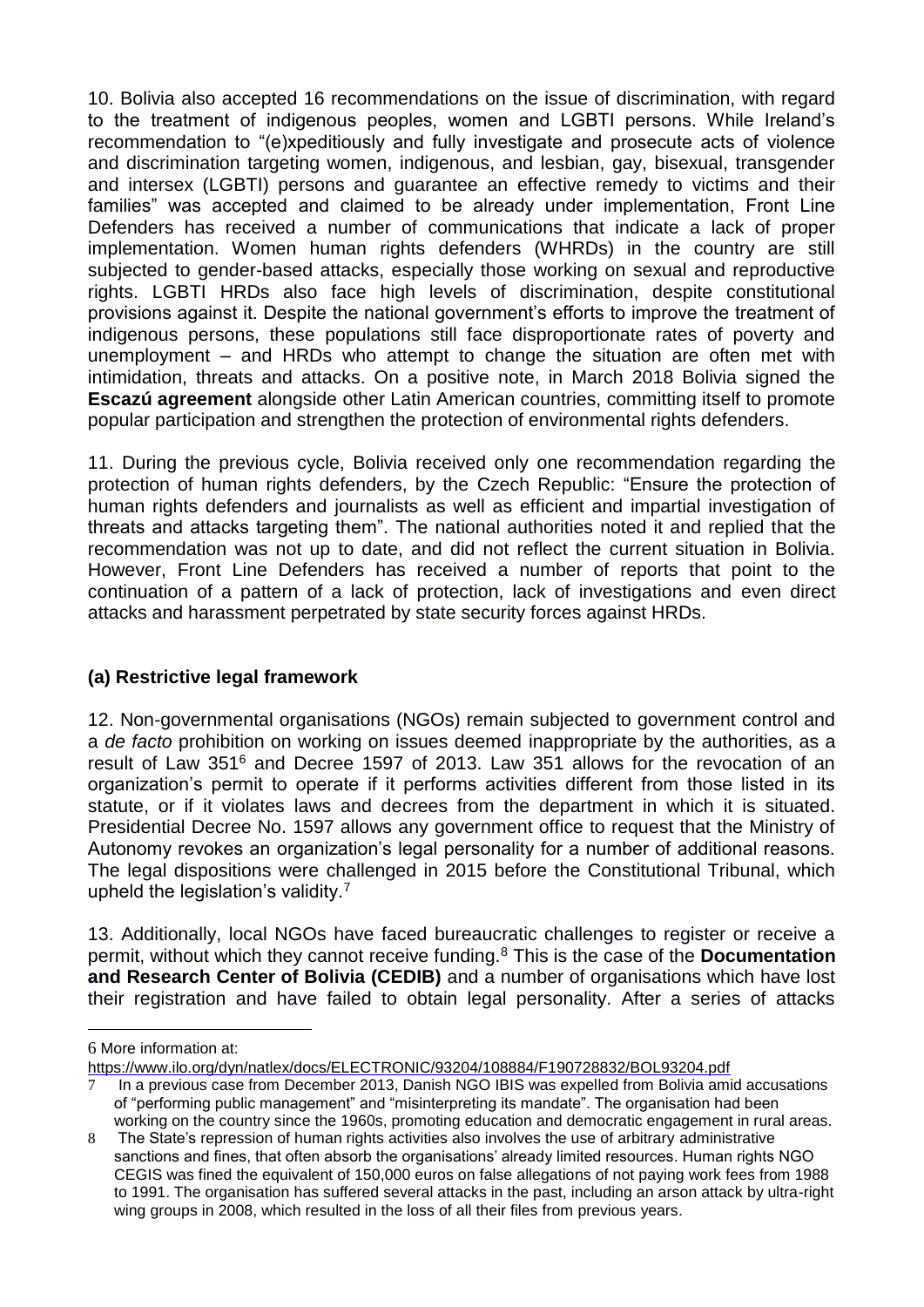against it, in November 2017, CEDIB, an NGO with a history of 45 years dedicated to research on human rights and natural resources in the country, received the news that its bank accounts had been frozen by court order at the request of the Financial System Supervision Authority (ASFI).<sup>9</sup> The sanction was applied without the organisation having received a judicial notice in advance.

## **(b) Hostile security apparatus, police repression and violence**

14. HRDs who engage on environmental issues have been subjected to intimidation, threats, surveillance, and criminalisation. On 15 May 2018, two policemen tried to detain human rights defender and lawyer **Nelson La Madrid<sup>10</sup>** at a bus station in Cochabamba. He was *enroute* from Cochabamba City to Lagunillas to be party to a litigation in the Rositas Hydroelectric Project case. The following day, a judge declared the indigenous communities' popular action against the Rositas Hydroelectric Project inadmissible. The "**Rositas Hydroelectric Project**" (*Proyecto Hidroeléctrico Rositas*) is promoted by Bolivia's Electric National Company (*Empresa Nacional de Electricidad de Bolivia ENDE*) in indigenous territories without their free, prior and informed consent. The communities have opposed the project because it will flood approximately 45,000 hectares of land, leaving the territory of twelve Guaraní communities (approximately 500 families) under water.

15. While dispersing a protest in February 2018, police shot a tear gas cannister directly at **Franco Albarracín**, lawyer and member of the Permanent Human Rights Assembly (Asamblea Permanente de Derechos Humanos), which left him injured<sup>11</sup>. Franco Albarracín is the son of **Waldo Albarracín**, former Human Rights Ombudsman and Dean of the *Universidad Mayor de San Andrés* (UMSA), who was subjected to threats due to his criticism to the government of Evo Morales during his term as Ombusman.

# **(c) High-level smear campaigns and stigmatisation**

16. The defence of indigenous peoples' rights in the face of development projects is especially stigmatised by the Bolivian government. Despite the Constitutional recognition of indigenous groups' right to autonomy, self-government and territorial entities, including the rights to free, prior and informed consent, consultations with local communities before extractive projects begin frequently do not happen or are perceived as box ticking exercises by human rights defenders. On 25 April 2018 President Morales asked the courts in Santa Cruz to resolve the Rositas Project's legal case, stating that "*he cannot understand how some families and communities can be against the dreams of the whole department*". President Morales also stated that he had not received any proposals to better protect the interests of those opposing the hydroelectric project. In a previous incident, when referring to TIPNIS, President Morales stated that whether "*you accept it or not , sooner or later there will be a paved road through the Tropic of Cochabamba to the department of Beni, which will pass through San Ignacio de Moxos*".<sup>12</sup>

17. Bolivian authorities have also been accused of using their support networks to generate smear campaigns and to harass, divide and silence critical groups. HRDs and

<sup>1</sup> 9 More information at:<https://es.mongabay.com/2017/12/cedib-bolivia-gobierno/>

<sup>10</sup> More information at:<https://www.frontlinedefenders.org/en/profile/nelson-la-madrid>

<sup>11</sup> More information at: [https://www.eldiario.es/canariasahora/canariasopina/dia-turbio-Evo-](https://www.eldiario.es/canariasahora/canariasopina/dia-turbio-Evo-Morales_6_743385661.html)[Morales\\_6\\_743385661.html](https://www.eldiario.es/canariasahora/canariasopina/dia-turbio-Evo-Morales_6_743385661.html)

<sup>12</sup> More information at: [http://eju.tv/2015/04/evo-a-los-indgenas-acepten-o-no-habr-carretera-por-el](http://eju.tv/2015/04/evo-a-los-indgenas-acepten-o-no-habr-carretera-por-el-tipnis/#sthash.M8Y8ptqM.dpuf)[tipnis/#sthash.M8Y8ptqM.dpuf](http://eju.tv/2015/04/evo-a-los-indgenas-acepten-o-no-habr-carretera-por-el-tipnis/#sthash.M8Y8ptqM.dpuf)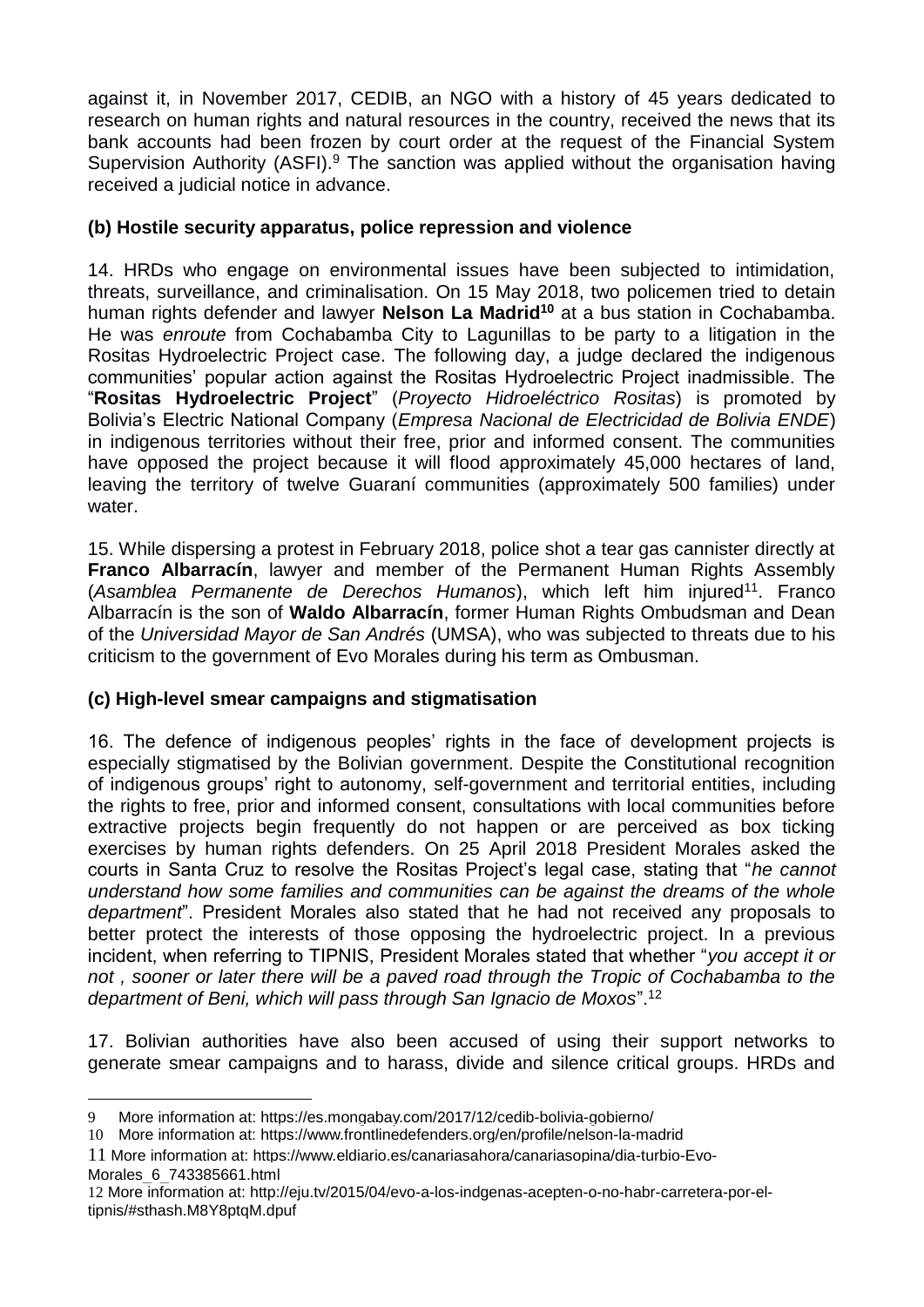social leaders are often threatened or bribed to mismanage the social movements they represent, with a view to publicly stigmatising the work of human rights defenders. The stigmatisation of HRDs is also carried out in a way to create divisions between the broad population and human rights organisations. In 2016, Presidential Minister Juan Ramón Quintana falsely alleged that a number of NGOs sought to carry out a political coup.<sup>13</sup>

# **(d) Judicial harassment**

18. Judicial harassment is one of the most common forms of retaliation used against HRDs in Bolivia, with particular focus on those working on indigenous peoples' and environmental rights and government accountability claims. Lawsuits and charges against HRDs appear to have been used in retaliation for the role of the accused in denouncing crimes and human rights violations rather than due to a genuine violation of the law. Although in the majority of cases the HRDs are later found innocent, they still have to commit human and financial resources to attend court and obtain proper legal defence, keeping them busy and away from their human rights work.

19. In 2015, *Quechua* indigenous leader from the **National Council of Ayllus and Markas of the Qullasuyu** (**[Conamaq](http://www.apcbolivia.org/org/conamaq.aspx)**) **Tata Félix Becerra** was imprisoned due to his involvement in protests against the construction of the road across the TIPNIS National Park. The HRD was placed in La Paz, away from his community and family in Cochabamba, and without full access to a legal defence. In 2017, three university students were detained and charged for protesting alongside women from Achacachi in La Paz, whose demonstrations were brutally repressed. On that occasion, WHRD **Violeta Tamayo** was severely beaten by police, and subsequently faced charges of obstructing the work of the police forces and causing light injuries to police officials.

20. As mentioned above, judicial harassment is often used against lawyers who represent indigenous groups or work on environmental issues. As a result, there are few lawyers working on the legal defence of indigenous peoples' rights, which represents another barrier to their access to justice. In 2017, lawyer and WHRD **Eliana Torrico**, representing the *Colectivo Árbol and Plataforma por el Medio Ambiente y la Vida*, was falsely accused of raiding a home and threatening a person, only one day after the *Colectivo* denounced an attempt to remove a protected tree.<sup>14</sup>

21. In 2017, former diplomat and human rights defender **Pablo Solón** faced criminal charges brought by government officials. He was accused of illegally naming state representatives and not fulfilling his duties while in charge of the Bolivian mission for the United Nations in 2011.<sup>15</sup> Pablo Solón has been targeted for his human rights work since leaving his diplomatic role in order to dedicate himself to environmental rights organisations *[Fundación Solón](https://es.wikipedia.org/w/index.php?title=Fundación_Solón&action=edit&redlink=1)* (Solón Foundation) and *Observatorio Boliviano de Cambio Climático y Desarrollo* (Bolivian Climate Change and Development Observatory).

### **Conclusions and recommendations to the Government of Bolivia**

22. Front Line Defenders calls upon the member states of the UN Human Rights Council to urge the Bolivian authorities to prioritise the protection of HRDs, and, in doing so, to:

1

<sup>13</sup> More information at:<https://www.hrw.org/es/world-report/country-chapters/298590>

<sup>14</sup> More information at: https://www.eldeber.com.bo/santacruz/El-Colectivo-Arbol-ve-que-ladenuncia-

contra-una-activista-espromovida-por-grupo-de-poder-20180328-9197.html

<sup>15</sup> More information at:<https://fundacionsolon.org/tag/acusacion-a-pablo-solon/>